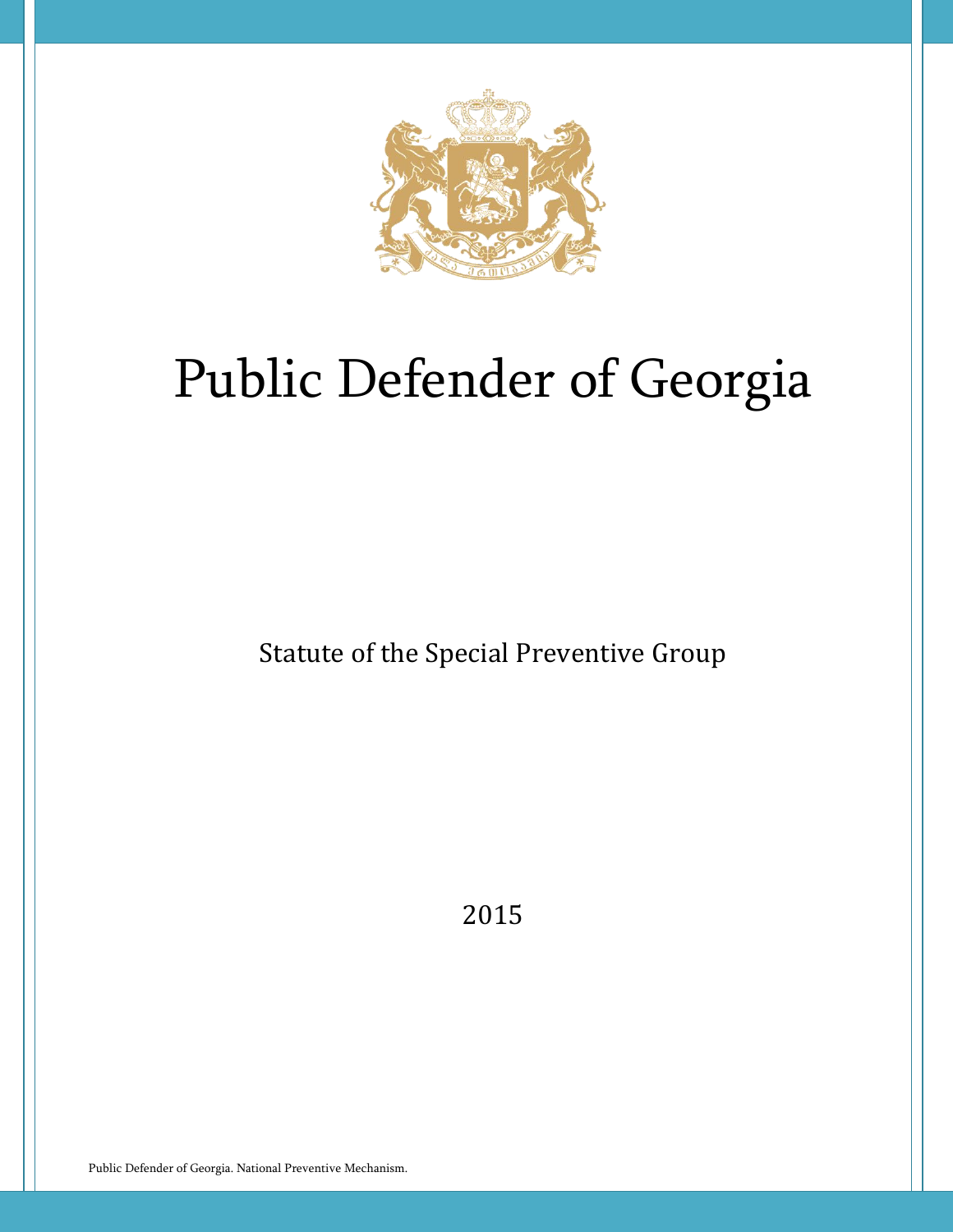## Statute of the Special Preventive Group

#### Article 1. General Provisions

1. The Statute of the Special Preventive Group (hereinafter – "the Statute") determines the structure, rule of operation, competencies of the Special Preventive Group, and other issues related to its activities.

2. The Special Preventive Group shall be established by the Public Defender of Georgia under Articles 3<sup>1</sup> , 19, and 19<sup>1</sup> of the Organic Law of Georgia on the Public Defender in order to implement the functions of the National Preventive Mechanism against torture and other cruel, inhumane, or degrading treatment or punishment.

3. While carrying out their activities, members of the Special Preventive Group shall be guided by the Constitution of Georgia, international treaties and agreements, the Organic Law of Georgia on the Public Defender of Georgia, other legislative acts and bylaws of Georgia, and the present Statute.

4. The Statute applies to members of the Special Preventive Group (hereinafter – "members of the Special Preventive Group").

5. The Statute applies to the implementation of the mandate of the National Preventive Mechanism (hereinafter –"the National Preventive Mechanism").

#### Article 2. Definition of Terms

1. Monitoring – the inspection carried out during planned and ad hoc visits to the places of restriction or deprivation of liberty.

2. Administration – administration of the facilities of detention and imprisonment, other places of arrest and deprivation of liberty, psychiatric institutions, eldercare institutions and childcare institutions.

3. Conflict of interests–a case when a member of the Special Preventive Group has family, friendship, business, personal, or other ties (which an independent observer may consider as conflict of interests) with a person deprived or restricted of his liberty in a closed-type facility or to a responsible official of the respective administration, and it poses an objective risk to independence and/or impartiality.

4. Working methodology – guidelines, drafted in advance, on conduct of monitoring in detention and imprisonment facilities, other places of arrest and deprivation of liberty, mental institutions, eldercare institutions, and childcare institutions.

5. Member of the Special Preventive Group – a member of the Group established under Articles 3<sup>1</sup> , 19, and 19<sup>1</sup> of the Organic Law of Georgia on the Public Defender in order to implement the functions of the National Preventive Mechanism against torture and other cruel, inhumane, or degrading treatment and punishment.

6. Contract – a contract concluded between the Public Defender of Georgia and a member of the Special Preventive Group pursuant to the effective legislation.

7. Group leader – a person who carries out direct, on spot coordination of the conduct of monitoring.

#### Article 3. Composition of the Special Preventive Group

1. The composition of the Special Preventive Group is approved by the order of the Public Defender of Georgia.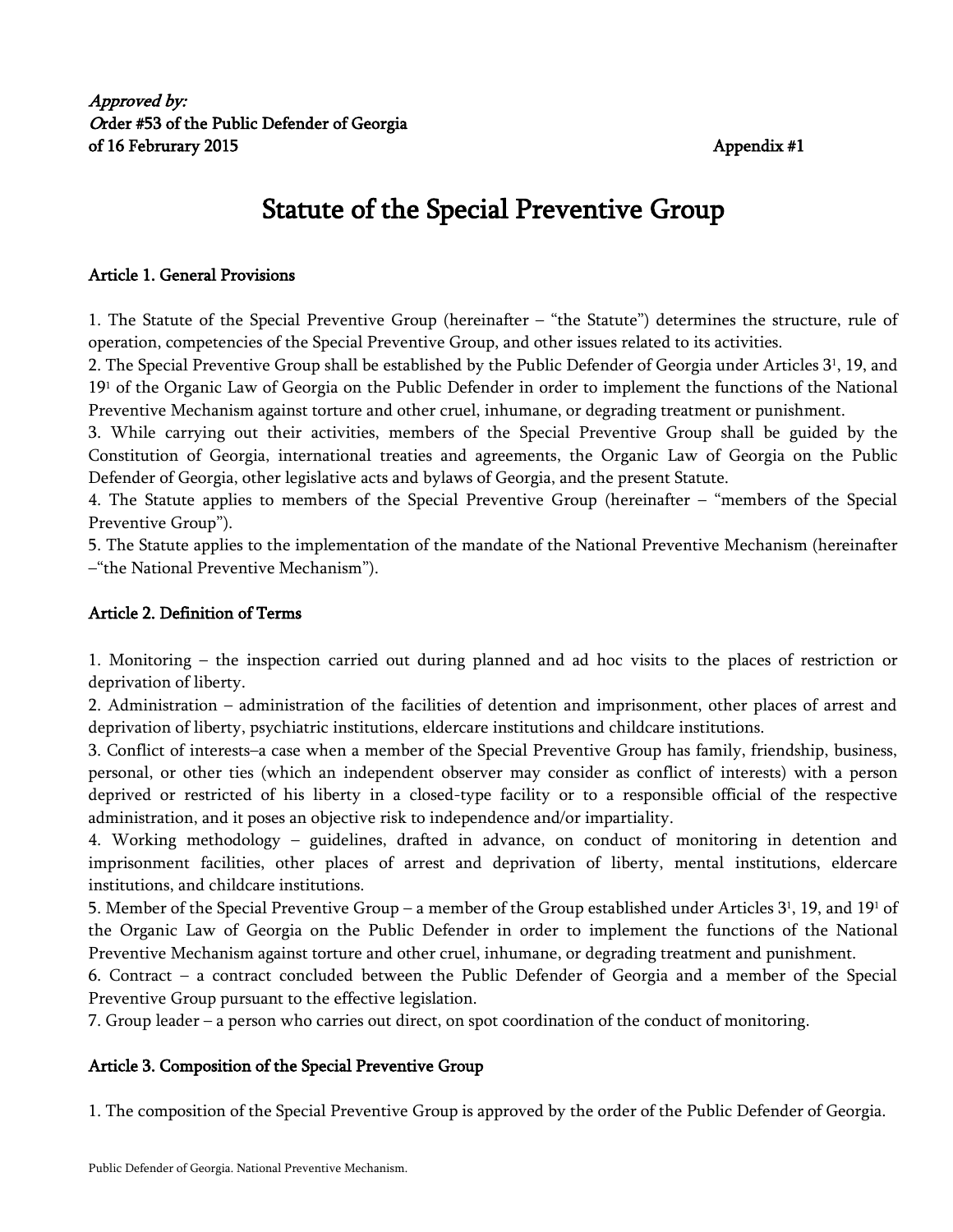2. Members of the Special Preventive Group are selected through the competition that, as a rule, is organized annually, and terms of its organization are determined by the order of the Public Defender of Georgia.

3. In special cases, in view of the goals of the National Preventive Mechanism, the Public Defender of Georgia is authorized to decide to add a temporary member to the composition of the Special Preventive Group. In such cases, the decision to add a member is made by the Public Defender of Georgia without holding the competition.

4. The members of the Special Preventive Group may be a person who has a relevant education, professional experience, professional and moral qualities that enable him or her to carry out the functions of the National Preventive Mechanism.

5. The members of the Special Preventive Group may not be members of a political party or may not participate in political activities.

6. The members of the Special Preventive Group may not be a person who practices law as a private attorney or works as a journalist.

#### Article 4. General Rules and Principles of Activities of the Members of the Special Preventive Group

1. While discharging the functions of the National Preventive Mechanism, a member of the Special Preventive Group acts on the basis of the proxy of the Public Defender of Georgia, and is accountable only to the Public Defender of Georgia.

2. The members of the Special Preventive Group carry out the function of the National Preventive Mechanism exclusively within the scope of a specific assignment given by the Public Defender of Georgia. The implementation is organized, coordinated, and supervised by the Department of Prevention and Monitoring of the Public Defender's Office of Georgia.

3. Conduct or status of a member of the Special Preventive Group should not conflict with the goals of the National Preventive Mechanism.

4. The principles of activities of the members of the Special Preventive Group are:

- A) fairness;
- B) objectivity;
- C) trust;

D) confidentiality;

- E) protection of human rights;
- F) prohibition of conflict of interests;

G) collegiality;

H) mutual respect.

### Article 5. Organization of Monitoring

1. Under the aegis of the National Preventive Mechanism, the Department of Prevention and Monitoring of the Public Defender's Office of Georgia plans, organizes, and supervises monitoring with the agreement of the Public Defender of Georgia.

2. For the purposes of implementing the activities listed in paragraph 1 of this article, the Department of Prevention and Monitoring of the Public Defender's Office of Georgia:

A) determines the composition of the group that will undertake specific monitoring in view of the type of facility, the issues to be studied, and in view of the necessity of a multidisciplinary composition of the group, and presents it for approval to the Public Defender of Georgia.

B) sends written notification to members of the Special Preventive Group no less than seven calendar days earlier about the planned monitoring and working meeting.

C) immediately after taking the decision on the conduct of ad hoc monitoring, notifies the members of the Special Preventive Group who are selected for this ad hoc monitoring.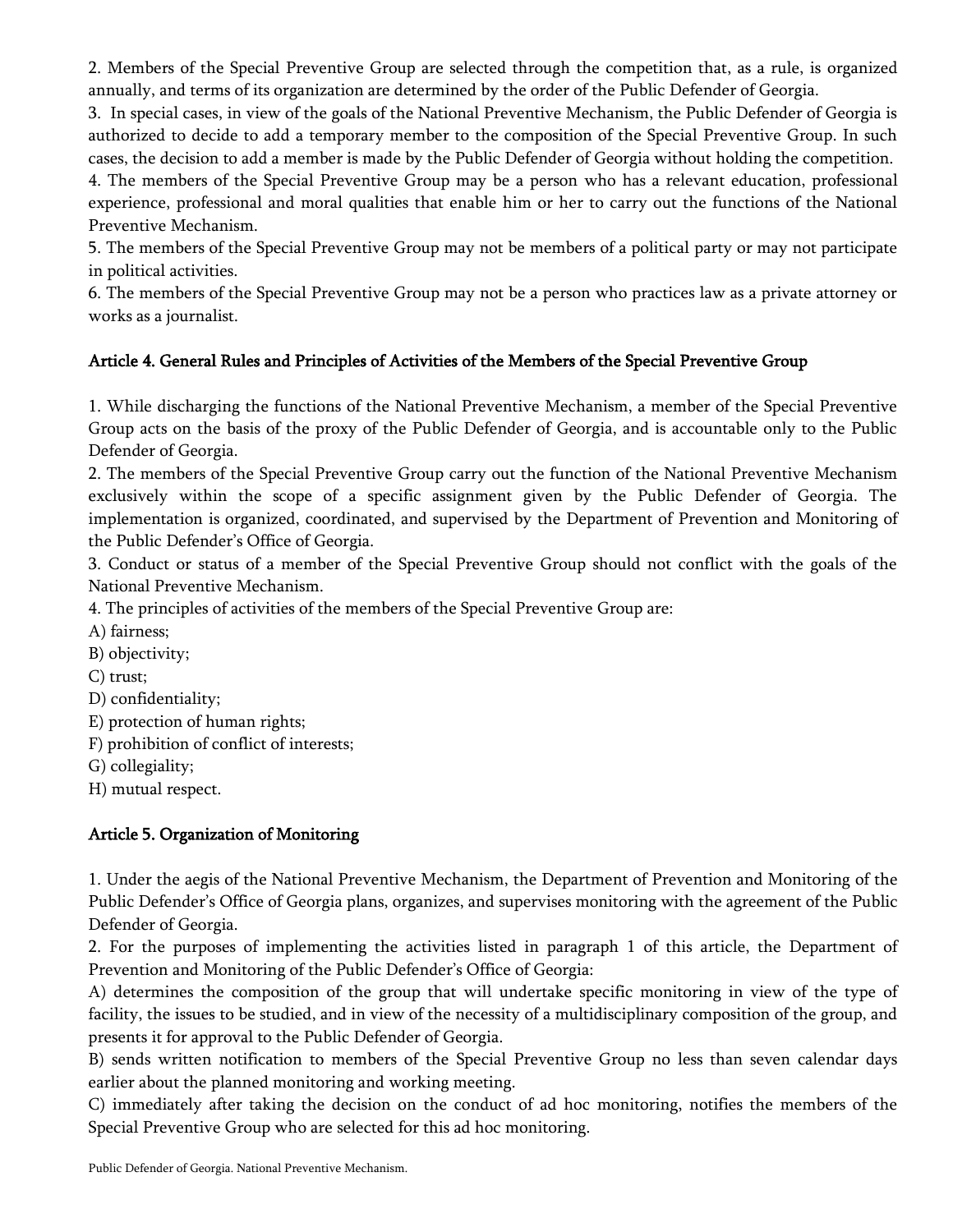D) assigns concrete tasks to the monitoring group members that are approved by the Public Defender of Georgia, and appoints the group leader who coordinates the conduct of monitoring directly at the monitoring site.

E) ensures the provision of necessary information for the conduct of monitoring to the members of the Monitoring Group.

F) ensures the drafting of the working methodology.

G) manages technical issues that are necessary for the conduct of monitoring.

#### Article 6. Competence and Safeguards of the Members of the Special Preventive Group

1. Members of the Special Preventive Group act within the scope of competencies provided by Articles  $3<sup>1</sup>$  and 19<sup>1</sup> of the Organic Law of Georgia on the Public Defender of Georgia.

2. For the purpose of regular inspection of the treatment of inmates of detention and imprisonment facilities, other places of arrest and deprivation of liberty, as well as mental institutions, eldercare institutions, and childcare institutions as well as for the purposes of their protection from torture and other cruel, inhumane, or degrading treatment or punishment, the Public Defender of Georgia/member of the Special Preventive Group:

A) without witnesses, personally or with the assistance of an interpreter, meets and conducts interview with detained, arrested, or other persons otherwise restricted of their liberty, convicts and persons placed in psychiatric institutions, eldercare institutions, and childcare institutions, as well as with those persons who can provide information on the violation of rights of the abovementioned persons.

B) examines the conditions and the documentation concerning persons placed in detention and imprisonment facilities, other places of arrest and deprivation of liberty, as well as mental institutions, eldercare institutions, and childcare institutions.

3. Meeting of a member of the Special Preventive Group with an arrested, detained, or other persons restricted or deprived of their liberty, convicts, as well as those placed in psychiatric institutions, eldercare institutions, and childcare institutions, is confidential. Any type of wire-tapping or surveillance is prohibited.

4. Imposition of lien, examination and seizure of mail and telegraph, or mail parcel addressed to a member of the Special Preventive Group, should not be allowed.

5. A member of the Special Preventive Group is entitled not to testify about the fact that was communicated to them while carrying out functions of the National Preventive Mechanism. They maintain this right even after terminating their powers as a member of the Special Preventive Group.

6. In the case of having prior, written consent by the Public Defender of Georgia, a member of the Special Preventive Group is entitled to disclose only the information that does not contain personal data about a specific natural person, if there is an informed and written consent of that person on the disclosure of such information.

7. A member of the Special Preventive Group is entitled to be informed about the planned monitoring seven calendar days prior to the conduct of monitoring.

8. Members of the Special Preventive Group move around in closed-type facilities unaccompanied by the staff of the facility. In exceptional cases, personnel of the facility may move around together with the members of the Special Preventive Group to ensure their safety. In such cases, the independent conduct of monitoring shall always be made possible.

### Article 7. Obligations and Conduct of a Member of the Special Preventive Group

1. While conducting monitoring, a member of the Special Preventive Group is obliged:

A) to comply with effective legal norms and inter alia, to fully abide by the security rules of the respective closed-type facility;

B) to attend the meetings organized by the Public Defender of Georgia/the Department of Prevention and Monitoring of the Public Defender's Office;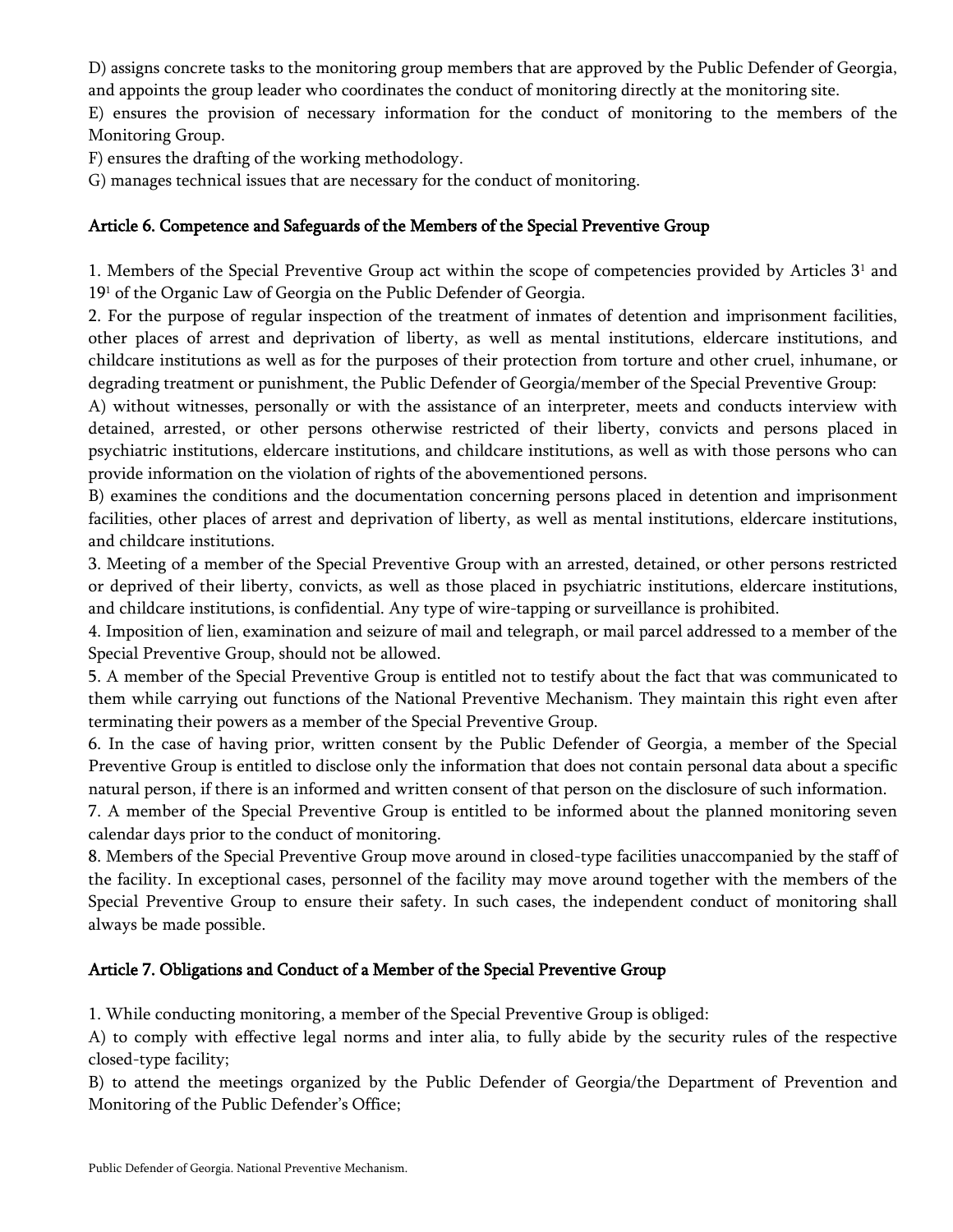C) to notify the head/deputy head of the Department of Prevention and Monitoring of the Public Defender's Office in advance and in written form (in printed or electronic form) on the reasons of absence, in the case of the inability to participate in the planned monitoring and to attend the meeting;

D) to present themselves and explain at the outset of the conversation with a person restricted or deprived of his liberty that the information received will be kept confidential.

E) to conduct private interview with a person restricted or deprived of his liberty unattended by representatives of the administration, unless security interest demand certain supervision that can be carried out exclusively by visual control, and which should never allow the administration of the facility to learn the contents of the conversation;

F) not to communicate the contents of the interview with a person restricted or deprived of his liberty, or parts of it, to the administration of the facility;

G) to stop an interview if a person restricted or deprived of his liberty believes that the confidentiality of the interview is disturbed;

H) to take steps to conduct interview with persons restricted or deprived of their liberty individually without presence of other persons. A member of the Special Preventive Group may also resort to collective interview if this does not impede the achievement of the goals of the National Preventive Mechanism;

I) to proceed with private interview if information provided during group collective interview requires so;

J) to explain the mandate of the National Preventive Mechanism during interview and to inform a person restricted or deprived of his liberty that they seek to inspect treatment and conditions in the facility;

K) to conduct interview with persons restricted or deprived of their liberty only with the consent a person to be interviewed;

L) not to conduct interview if a person restricted or deprived of his liberty refuses to meet with members of the Special Preventive Group and this represents his true will;

M) to postpone a meeting with a person who is being interviewed by investigative or judicial authorities under the procedure prescribed by the relevant Georgian legislation until the end of these activities, except when postponing discharge of a function or an obligation prescribed by the Organic Law of Georgia on the Public Defender of Georgia, can substantially damage the achievement of goals of the National Preventive Mechanism;

N) immediately after the visit to report to the Public Defender of Georgia, or the group leader, and to provide information and opinion on the possible measures that should be taken in the case of identification of problems of utmost importance (problems that pose risk to the life of a particular person, gross violation of human rights, and/or other risks that may entail grave consequences);

O) not to disclose information that is considered to be secret or confidential and that he has leant as a result of activities undertaken under aegis of the National Preventive Mechanism;

P) not to disclose any information related to the visits undertaken under the aegis of the National Preventive Mechanism - their location, duration, or other issues that may cause impediments to the discharge of functions of the National Preventive Mechanism;

Q) not to disclose information that the person has learned while discharging the functions of the National Preventive Mechanism without a prior written consent of the Public Defender of Georgia;

R) to be guided by the previously drafted, relevant working methodology while conducting monitoring.

2. The obligation stated in subparagraph "O" in paragraph 2 of present Article continues to be effective even after the termination of the powers of the members of the Special Preventive Group.

3. When there is a case of a conflict of interest, in order to prevent it, a member of the Special Preventive Group is obliged to immediately, and at the first possibility, inform the Public Defender of Georgia, or group leader and the latter shall take the decision to remove a member of the Special Preventive Group from the conduct of the specific visit.

4. In order to protect the reputation of the National Preventive Mechanism, and to observe the rules of professional ethics: